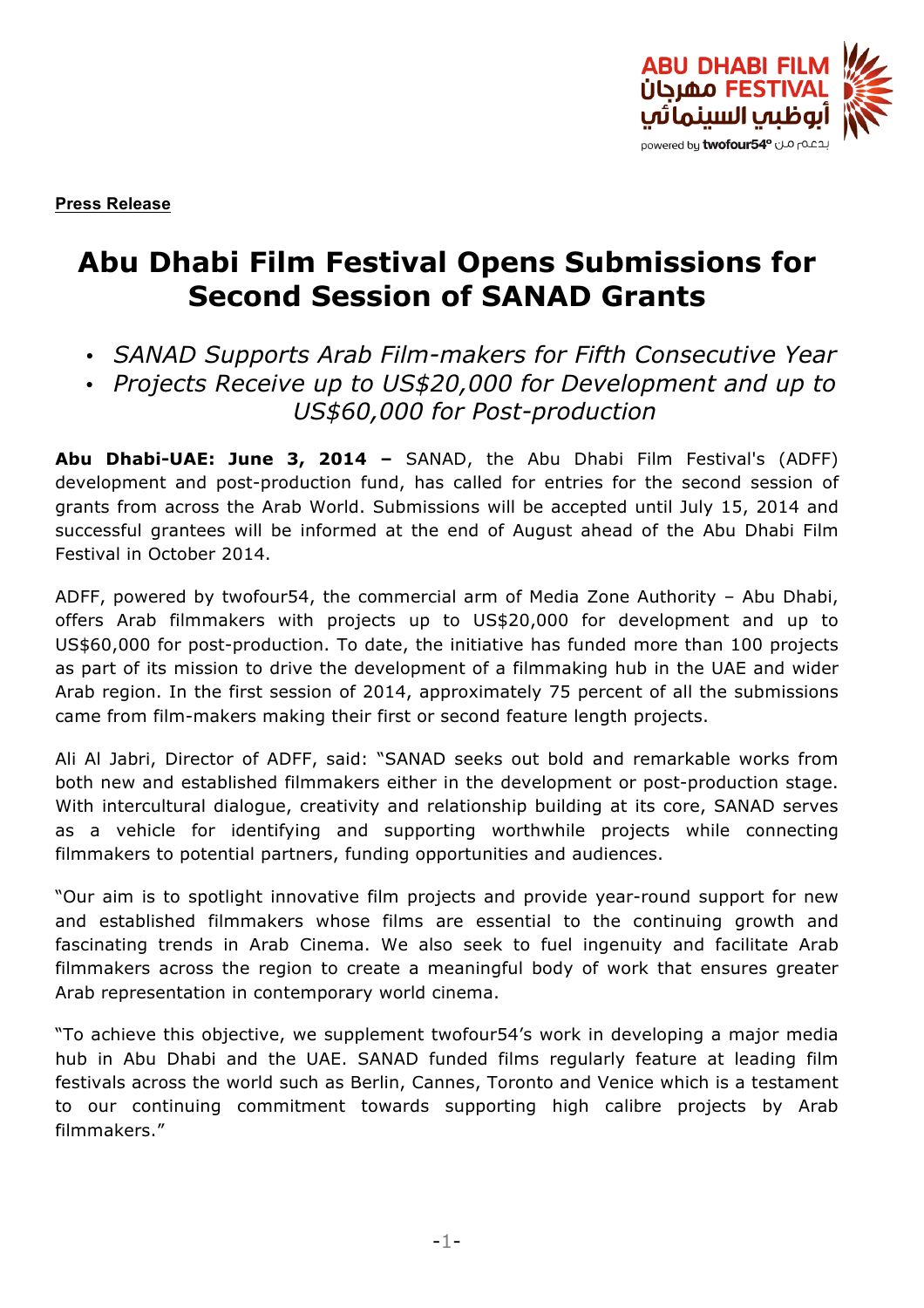

SANAD earlier announced the recipients of its first session of development and postproduction grants. Beneficiaries for post-production include 'Cat' directed by Ibrahim El Batout, 'The Valley' directed by Ghassan Salhab, 'The Wanted 18' directed by Amer Shomali and Paul Cowan, 'Um Ghayeb' directed by Nadine Salib and 'Pirates of Salé' directed by Merieme Addou and Rosa Rogers.

Development Grants in 2014 feature first or second time filmmakers such as Rami Kodeih for the narrative project 'Sons of Sunday' from Lebanon, Mohamed Ben Attia for the narrative project 'Hedi' from Tunisia, Ahmed Amer for the narrative project 'Kiss Me Not from Egypt,' Sameh Zoabi for the narrative project 'Catch the Moon' from Palestine and Alia Yunis for the documentary project 'The Golden Harvest' from Palestine.

This year's development grants demonstrate ADFF's continued support for established filmmakers for their new projects such as Hiner Saleem for the narrative project 'Money Babe' from Iraq and Daoud Aoulad-Siyad for the documentary project 'The Bird of the Mountains' from Morocco.

SANAD grants may be awarded to producers and directors who are citizens of one of the following Arab countries: Algeria, Bahrain, Comoros Islands, Djibouti, Egypt, Iraq, Jordan, Kuwait, Lebanon, Libya, Mauritania, Morocco, Oman, Palestine, Qatar, Saudi Arabia, Somalia, Sudan, Syria, Tunisia, United Arab Emirates and Yemen. Projects must be associated with a company producing in at least one of the listed countries.

Projects can be submitted for the second session via the ADFF website: www.adff.ae/sanadfund.

For questions regarding entries email sanad@adff.ae.

This year's Abu Dhabi Film Festival is the 8th edition and takes place from October 23 to November 1.

## **-ENDS-**

## **For further information, please contact:**

William Royce, twofour54: D: +971050 614 6653 , E: william.royce@twofour54.com

To contact the Press Office, email press@adff.ae

## **About The Abu Dhabi Film Festival**

The Abu Dhabi Film Festival (ADFF), powered by twofour54, is presented each October to help create a vibrant film culture throughout the region. With a focus on Arab cinema and the wealth of emerging and established film talent from around the world, ADFF has become one of the most anticipated cultural events in Abu Dhabi, helping to enhance the emirate as a hub of creativity.

Abu Dhabi Film Festival is committed to curating exceptional programs and engaging and educating